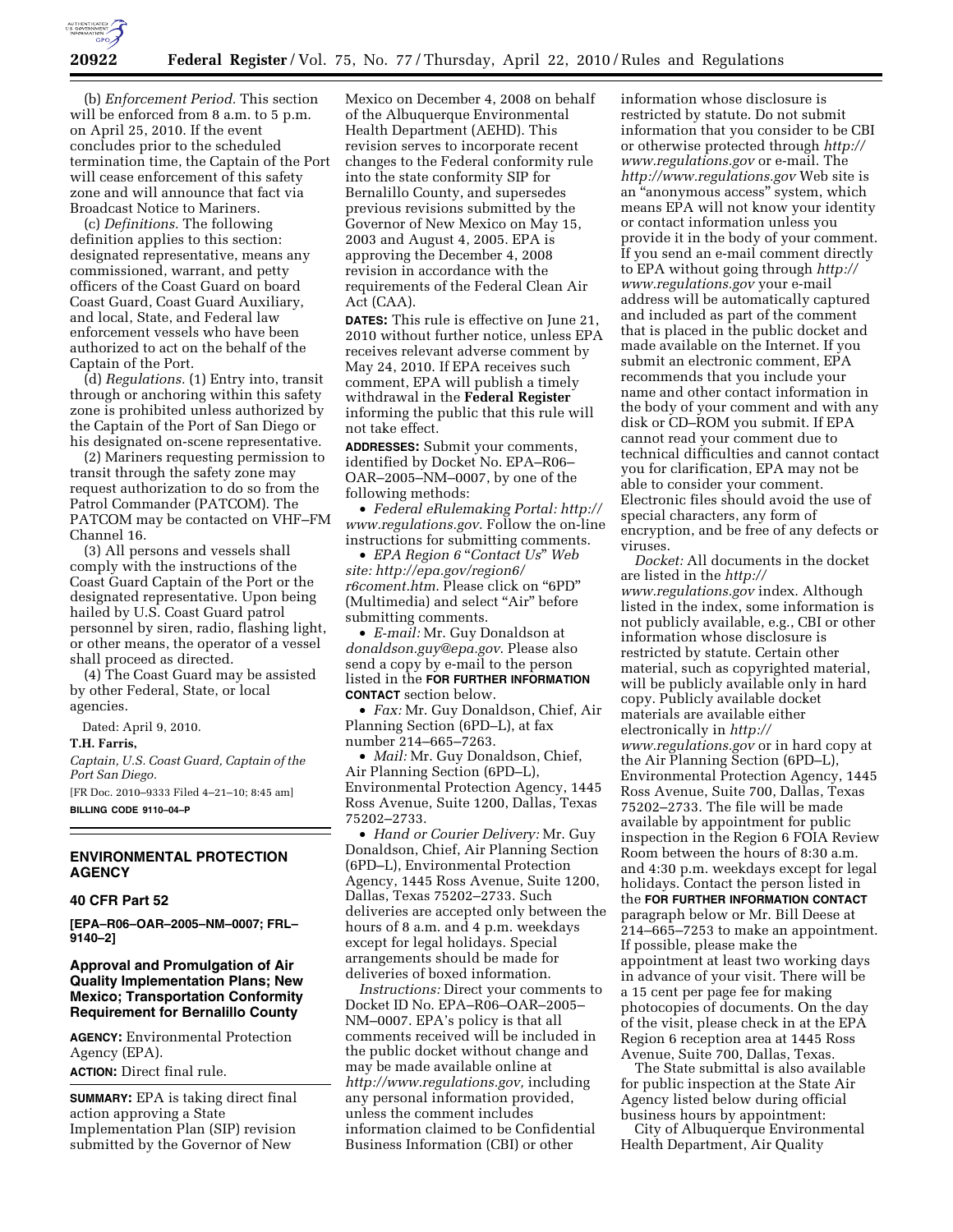Division, Office of Air Quality, One Civic Plaza Northwest, Albuquerque, New Mexico 87103.

#### **FOR FURTHER INFORMATION CONTACT:**

Jeffrey Riley, Air Planning Section (6PD–L), Environmental Protection Agency, Region 6, 1445 Ross Avenue, Suite 700, Dallas, Texas 75202–2733, telephone 214–665–8542; fax number 214–665–7263; e-mail address *riley.jeffrey@epa.gov.* 

## **SUPPLEMENTARY INFORMATION:**

Throughout this document, whenever "we" "us" or "our" is used, we mean the EPA.

#### **Outline**

I. What Is Transportation Conformity?

- II. What Is the Background for This Action? III. What Did the State Submit and How Did We Evaluate It?
- IV. Final Action
- V. Statutory and Executive Order Reviews

#### **I. What Is Transportation Conformity?**

Transportation conformity is required under section 176(c) of the Clean Air Act to ensure that Federally supported highway, transit projects, and other activities are consistent with (conform to) the purpose of the approved SIP. Conformity currently applies to areas that are designated nonattainment, and those areas redesignated to attainment after 1990 (maintenance areas), with plans developed under section 175A of the Clean Air Act for the following transportation related criteria pollutants: Ozone, particulate matter  $(PM<sub>2.5</sub>$  and  $PM<sub>10</sub>$ , carbon monoxide  $(CO)$ , and nitrogen dioxide  $NO<sub>2</sub>$ ). Conformity with the purpose of the SIP means that transportation activities will not cause new air quality violations, worsen existing violations, or delay timely attainment of the relevant National Ambient Air Quality Standards (NAAQS). The Federal transportation conformity regulations (Federal Rule) are found in 40 CFR part 93 and provisions related to conformity SIPs are found in 40 CFR 51.390.

## **II. What Is the Background for This Action?**

The transportation conformity SIP enables the area to implement and enforce the Federal transportation conformity requirements per 40 CFR 51 subpart T and 40 CFR 93 subpart A. The AEHD initially complied with this requirement by submitting a SIP to EPA on December 19, 1994; we approved this SIP on November 8, 1995 (60 FR 56241). A revision to the conformity SIP was submitted on December 9, 1998 and approved by EPA on July 8, 1999 (64 FR 36786). Since the July 8, 1999 approval, the Governor of New Mexico has

submitted three further revisions to the conformity SIP. The most recent of these, the December 4, 2008 submittal, supersedes the previous revisions submitted on May 15, 2003 and August 4, 2005. These previous revisions were also made to incorporate Federal conformity rule changes into the state conformity SIP for Bernalillo County, but contained language that was in conflict with the Federal rules that were in effect at the time of EPA's review of the conformity SIP. Therefore, EPA could not approve the language in question. EPA and AEHD agreed that rather than EPA acting to partially approve the submittals, AEHD would develop a subsequent submittal to supersede the previous submittal, address the conflicting language, and capture any revisions made to the Federal rules in the elapsed time since state adoption of revisions to the Bernalillo County transportation conformity SIP. This approach was taken on both the August 4, 2005 submittal (to supersede the May 15, 2003 submittal) and the December 4, 2008 submittal (to supersede the August 4, 2005 submittal) to keep pace with necessary revisions to the Bernalillo County transportation conformity SIP.

On January 9, 2002, the AEHD adopted changes to the conformity SIP to include a definition for Land Use Measures (LUM) along with requirements for using LUMs as air quality credits in conformity determinations. This revision also incorporated language regarding an acceptable Transportation Control Measure (TCM) substitution process and provided clarity on when emission reduction credits for TCMs may be used in the conformity process. These revisions were approved by the AEHD on January 9, 2002 and they were submitted to EPA by the Governor of New Mexico on May 15, 2003. EPA did not take action on these revisions, and the December 4, 2008 submittal is intended to supersede these revisions.

On July 1, 2004, EPA published significant revisions to our conformity regulations (69 FR 4004) to address criteria and procedures for the new 8 hour ozone and fine particulate  $(PM_{2.5})$ National Ambient Air Quality Standards (NAAQS). In the same **Federal Register**  notice, EPA also addressed a March 2, 1999 ruling by the U.S. Court of Appeals for the District of Columbia (*Environmental Defense Fund* v. *EPA, et al.,* 167 F. 3d 641 D.C. Cir. 1999); the July 1 revisions served to bring our regulatory language in line with this court decision. The SIP revision package adopted by the AEHD on May 11, 2005, and submitted by the Governor of New

Mexico on August 4, 2005, addressed these mandatory revisions, as well as EPA's August 6, 2002 revision to the Federal conformity rule (67 FR 50808). EPA did not take action on these revisions, and the December 4, 2008 submittal is intended to supersede these revisions.

On August 10, 2005, the Safe, Accountable, Flexible, Efficient Transportation Equity Act: A Legacy for Users (SAFETEA–LU) was signed into law. SAFETEA–LU revised certain provisions of section 176(c) of the Clean Air Act, related to transportation conformity. Prior to SAFETEA–LU, states were required to address all of the Federal Rule's provisions in their conformity SIPs. After SAFETEA–LU, state's SIPs were required to contain all or portions of only the following three sections of the Federal Rule, modified as appropriate to each state's circumstances: 40 CFR 93.105 (consultation procedures); 40 CFR 93.122(a)(4)(ii) (written commitments to implement certain kinds of control measures); and 40 CFR 93.125(c) (written commitments to implement certain kinds of mitigation measures). Pursuant to SAFETEA–LU, states are no longer required to submit conformity SIP revisions that address the other sections of the Federal conformity rule. However, as with previous SIP revisions, the AEHD has maintained its practice of incorporating federal language into local rules and customizing such rules to meet the standard required by the New Mexico Administrative Code (NMAC) style guidance, rather than incorporating by reference the federal rules.

EPA promulgated amendments to the Federal conformity rule on January 24, 2008 (73 FR 4420). The December 4, 2008 revision serves to update Albuquerque's regulations and bring them in line with these most recent changes to the Federal conformity rule, as well as EPA's May 6, 2005 (70 FR 24279) and March 10, 2006 (71 FR 12467) revisions to the Federal conformity rule.

## **III. What Did the State Submit, and How Did We Evaluate It?**

On December 4th, 2008, the Governor of New Mexico submitted a revision to the Bernalillo County, New Mexico State Implementation Plan (SIP) for Transportation Conformity purposes. The SIP revision consists of language to address the three provisions of the EPA Conformity Rule required under SAFETEA–LU: 40 CFR 93.105 (consultation procedures); 40 CFR 93.122(a)(4)(ii) (certain control measures), and 40 CFR 93.125(c)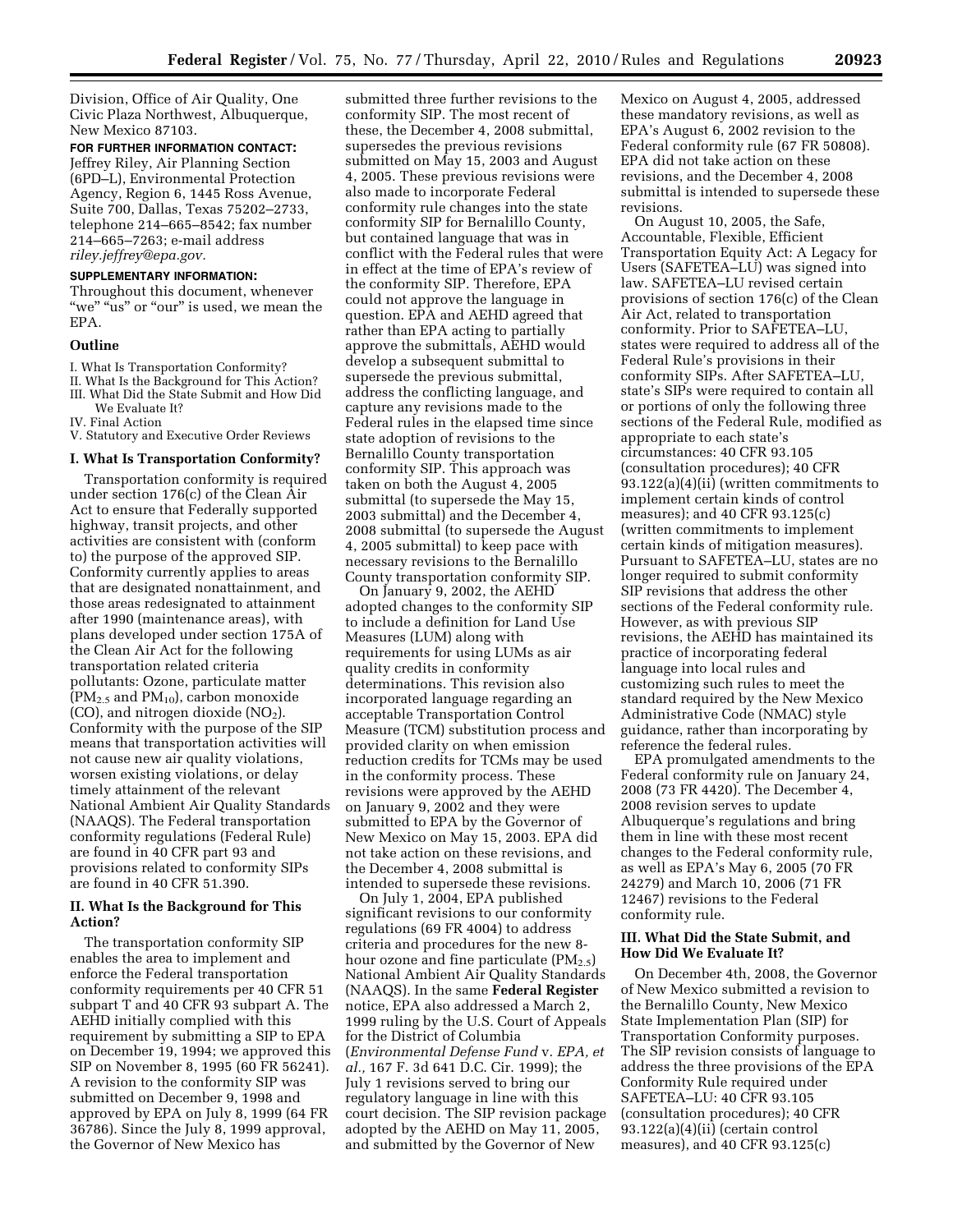(mitigation measures). As previously stated, the AEHD did not incorporate the Federal conformity rule by reference, but submitted language intended to mirror the content of the Federal conformity rule, while placing greater specificity on the roles and expectations of state and local agencies/ entities which have responsibility for undertaking transportation conformity in conjunction with transportation planning activities along with the three Federal Agencies (EPA, Federal Highway Administration, and Federal Transit Administration) who are participating members in the conformity consultation process.

We reviewed the submittal to assure consistency with the January 2009, ''Guidance for Developing Transportation Conformity State Implementation Plans''. The guidance document can be found at *http:// www.epa.gov/otaq/stateresources/ transconf/policy/420b09001.pdf*. The guidance document states that each state is only required to address and tailor the afore-mentioned three sections of the Federal Conformity Rule in their state conformity SIPs.

EPA's review of New Mexico's Bernalillo County Transportation Conformity SIP revision indicates that it is consistent with EPA's guidance in that it included the three elements specified by SAFETEA–LU and EPA's guidance. Consistent with the EPA Conformity Rule at 40 CFR 93.105 (consultation procedures), NMAC 20.11.3.202 establishes the requirements for the appropriate agencies, procedures and allocation of responsibilities as required under 40 CFR 93.105 for consultation procedures. In addition, this chapter provides for appropriate public consultation/public involvement consistent with 40 CFR 93.105. With respect to 40 CFR 93.122(a)(4)(ii) and 40 CFR 93.125(c), NMAC 20.11.3.219(A)(4)(b) and NMAC

20.11.3.222(C) of the executed MOUs specifies that written commitments for control measures and mitigation measures for meeting these requirements will be provided as needed.

#### **IV. Final Action**

EPA is hereby approving the Bernalillo County SIP revision for Transportation Conformity, which was submitted on December 4, 2008. We have evaluated the State's submittal and have determined that it meets the applicable requirements of the Clean Air Act and EPA regulations, and is consistent with EPA policy. The December 4, 2008 submission supersedes the May 15, 2003 and

August 4, 2005 submissions, so no action is necessary on these earlier submissions.

EPA is publishing this rule without prior proposal because we view this as a non-controversial amendment and anticipate no adverse comments. However, in the proposed rules section of this **Federal Register** publication, we are publishing a separate document that will serve as the proposal to approve the SIP revision if relevant adverse comments are received. This rule will be effective on June 21, 2010 without further notice unless we receive adverse comment by May 24, 2010. If we receive adverse comments, we will publish a timely withdrawal in the **Federal Register** informing the public that the rule will not take effect. We will address all public comments in a subsequent final rule based on the proposed rule. We will not institute a second comment period on this action. Any parties interested in commenting must do so now. Please note that if we receive adverse comment on an amendment, paragraph, or section of this rule and if that provision may be severed from the remainder of the rule, we may adopt as final those provisions of the rule that are not the subject of an adverse comment.

## **V. Statutory and Executive Order Reviews**

Under the Clean Air Act, the Administrator is required to approve a SIP submission that complies with the provisions of the Act and applicable Federal regulations. 42 U.S.C. 7410(k); 40 CFR 52.02(a). Thus, in reviewing SIP submissions, EPA's role is to approve state choices, provided that they meet the criteria of the Clean Air Act. Accordingly, this action merely approves state law as meeting Federal requirements and does not impose additional requirements beyond those imposed by state law. For that reason, this action:

• Is not a "significant regulatory action'' subject to review by the Office of Management and Budget under Executive Order 12866 (58 FR 51735, October 4, 1993);

• Does not impose an information collection burden under the provisions of the Paperwork Reduction Act (44 U.S.C. 3501 *et seq.*);

• Is certified as not having a significant economic impact on a substantial number of small entities under the Regulatory Flexibility Act (5 U.S.C. 601 *et seq.*);

• Does not contain any unfunded mandate or significantly or uniquely affect small governments, as described in the Unfunded Mandates Reform Act of 1995 (Pub. L. 104–4);

• Does not have Federalism implications as specified in Executive Order 13132 (64 FR 43255, August 10, 1999);

• Is not an economically significant regulatory action based on health or safety risks subject to Executive Order 13045 (62 FR 19885, April 23, 1997);

• Is not a significant regulatory action subject to Executive Order 13211 (66 FR 28355, May 22, 2001);

• Is not subject to requirements of Section 12(d) of the National Technology Transfer and Advancement Act of 1995 (15 U.S.C. 272 note) because application of those requirements would be inconsistent with the Clean Air Act; and

• Does not provide EPA with the discretionary authority to address, as appropriate, disproportionate human health or environmental effects, using practicable and legally permissible methods, under Executive Order 12898 (59 FR 7629, February 16, 1994).

In addition, this rule does not have tribal implications as specified by Executive Order 13175 (65 FR 67249, November 9, 2000), because the SIP is not approved to apply in Indian country located in the state, and EPA notes that it will not impose substantial direct costs on tribal governments or preempt tribal law.

The Congressional Review Act, 5 U.S.C. 801 *et seq.,* as added by the Small Business Regulatory Enforcement Fairness Act of 1996, generally provides that before a rule may take effect, the agency promulgating the rule must submit a rule report, which includes a copy of the rule, to each House of the Congress and to the Comptroller General of the United States. EPA will submit a report containing this action and other required information to the U.S. Senate, the U.S. House of Representatives, and the Comptroller General of the United States prior to publication of the rule in the **Federal Register**. A major rule cannot take effect until 60 days after it is published in the **Federal Register**. This action is not a "major rule" as defined by 5 U.S.C. 804(2).

Under section 307(b)(1) of the Clean Air Act, petitions for judicial review of this action must be filed in the United States Court of Appeals for the appropriate circuit by June 21, 2010. Filing a petition for reconsideration by the Administrator of this final rule does not affect the finality of this action for the purposes of judicial review nor does it extend the time within which a petition for judicial review may be filed, and shall not postpone the effectiveness of such rule or action. This action may not be challenged later in proceedings to